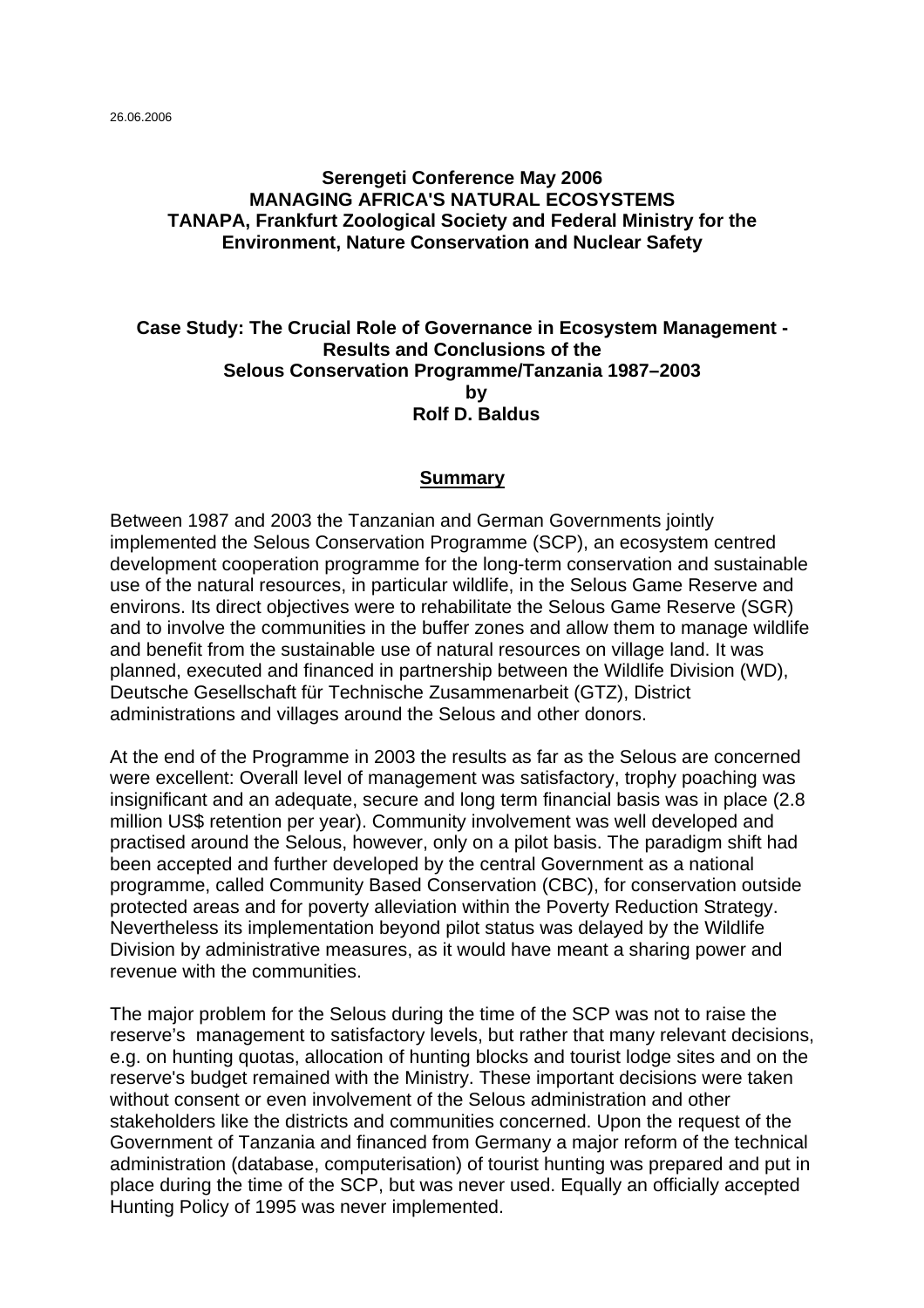Only two and a half years after the end of the SCP the picture for the Selous is already turning increasingly bleak and the long term sustainability of the SGR is in jeopardy due to decisions at the top Wildlife Division level. In violation of the Cooperation Agreement between the Tanzanian and German Governments the retention budget (50 % of all reserve revenue) of the Selous has been cut by nearly two thirds in the first year. The budget was increased again in the financial year 2005/2006 after the Ministry had been reminded of the existing agreements, but it still suffers from a cut of 30 %. The funds at this stage are simply not sufficient any more for a proper operation of the reserve. Trophy poaching has consequently shown a strong upward trend and the effectiveness of management is in jeopardy. The situation is further aggravated by a number of planned environmentally doubtful projects. There is a danger that the Selous might slowly deteriorate again in the future.

CBC continues to be delayed despite a strong central Government commitment. Whether the involvement of communities and their receiving benefits from wildlife use on their land will in the long run maintain the survival of wildlife outside the protected areas is unknown. However, without an approach which takes the needs and rights of the communities in the wildlife areas into account, wildlife certainly does not have much of a future. There are strong indications that the top wildlife bureaucracy would prefer to return to their traditional "fences-and-fines-approach", which has failed in the past, but serves their own individual economic interests well.

At the core of the problem lies the administration of the wildlife revenue which comes primarily from hunting (90 %) in the Selous. All central decisions (quotas, allocation of blocks, revenues) are taken by the Director of Wildlife. There is a severe case of Bad Governance and no tender or similar procedures are followed for the allocation of hunting blocks. All efforts to induce transparency and initiate some debate towards introducing reform within the industry have been blocked in recent years. This action is supported by the major actors in the hunting industry, as they thrive with the present system. The chairman of the Tanzania Hunting Operators Association has leased approx. half of the Selous area for more than thirty years now without ever having been required to compete for these blocks in a public tender. Instead, hunting blocks with an estimated market value of 80,000 to 150,000 US\$ continue to be allocated at the discretion of the Director of Wildlife for an official annual fee of 7,500 US\$ (common sense and witness reports indicate the existence of additional unknown payments: there is "nothing like a free lunch"). The hunting industry as voiced out by its association and chairman is unanimously in opposition to grant the communities any decision making powers or rights to the wildlife on their village lands. This opposition has been one of the main stumbling factors which have lead to the slow progress and limited success in community involvement.

The analysis of the SCP and its long term results proves that a proper and successful ecological, social and economic management of a large ecosystem can be installed, but that its long term survival and its sustainability is finally dependent upon the existing Governance. The deep crisis of the Selous in the eighties was mainly the result of what is nowadays called "Bad Governance". If "Good Governance" cannot be quickly installed into the management of the natural resource base and in particular the hunting industry in Tanzania the Selous could soon fall back to where it was in the eighties.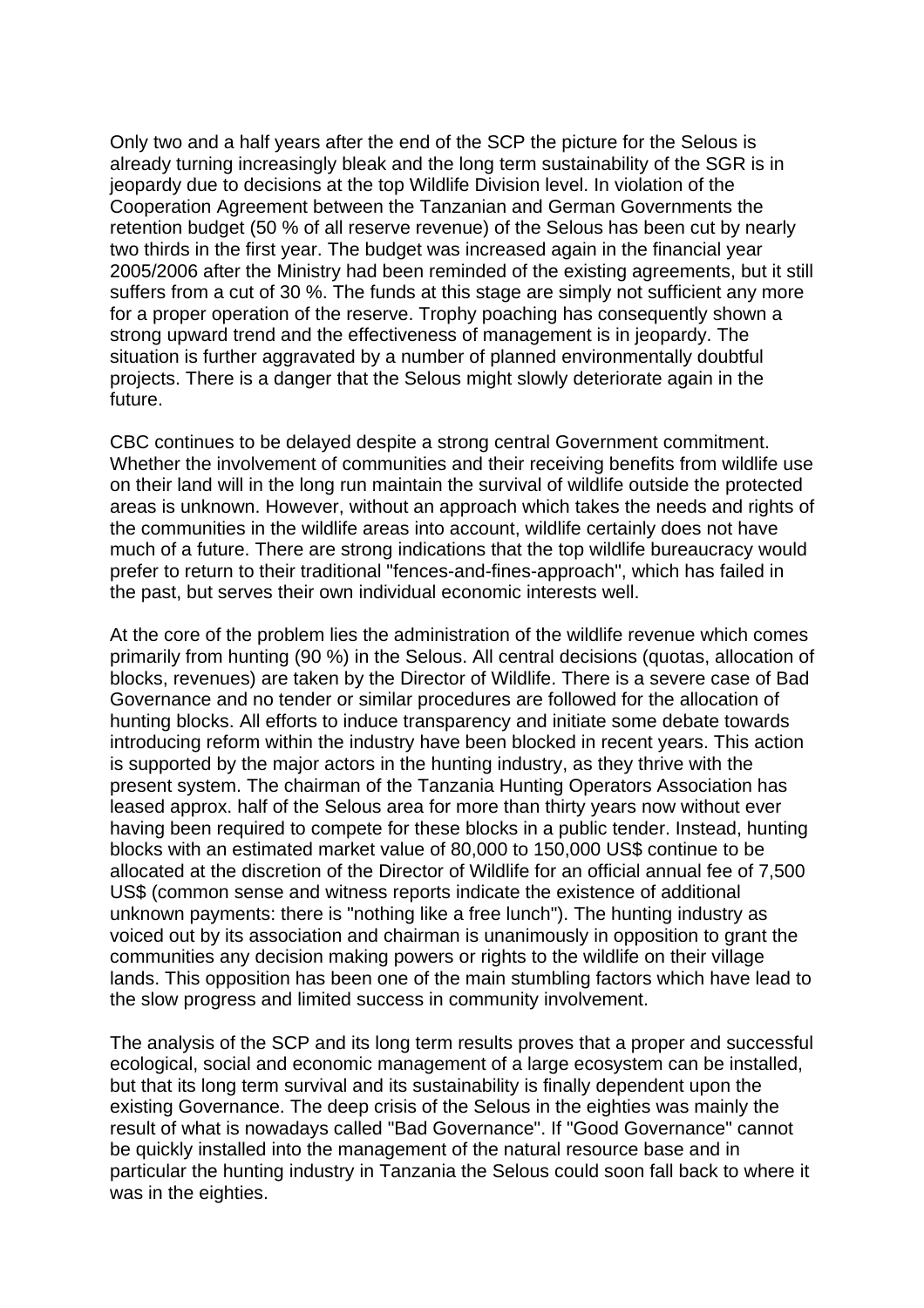The Tanzanian wildlife system has received significant support from foreign Governments and non-governmental organizations in recent years. The donors have engaged themselves in a constructive policy dialogue with the Ministry and the Wildlife Department over years. This resulted in many agreements, policies and promises, but in very little practical action on the side of the Government and no tangible improvement in Governance. During the last decade and after encouraging beginnings, the top Wildlife Division has succeeded in using various donors' financial support mainly for endless and mostly useless participatory meetings (useless in the sense that the proposals and recommendations of the target groups were never implemented), conferences, evaluations and studies which were helpful to spend the money and prove "ownership" and a "participatory approach", but which were probably never intended to bring about any change. The donors – and the communities - were always promised, even by the Minister herself, that the agreed reforms would be implemented, but to no avail. The donors have meanwhile summed up their disappointment in a critical public statement and propose reform along the lines of this paper.

Nevertheless, the danger prevails that this disappointment will lead to little change. Tanzania increasingly receives aid in the form of budget support. It is hoped that the regulatory framework around new forms of aid delivery will increase the pressure for Governance improvement, but this hope might render fruitless. There is broad agreement that the most important single aspect of Governance in Africa is corruption. There is also a general agreement that the financial transfers to Africa during the last four decades have achieved very little towards self-sustaining economic growth and development and that Governance is one of the roots of the malaise. Nevertheless there is little agreement how the urgently needed improvements can be induced.

Those who advocate the prime importance of capital transfer for poverty alleviation and the attainment of the Millennium Development Goals like Jeffery Sachs might therefore prevail, although they propose the failed recipes of yesterday. The pressure to spend public development budgets coupled with the obvious lack of Governance improvement and at the same time persisting hopes and illusions on the side of the donors reward those in Africa who benefit from bad Governance and punishes those who want to reform. Bad Governance – or should I better say corruption - pays after all!

### **Some Facts on the Selous Game Reserve**

110 years ago, in the year 1896, the German Governor von Wissmann created a game reserve between the Mgeta and Rufiji Rivers in the South of what was German East Africa at that time. The area became the nucleus of what is now the SGR and was later enlarged to its present size. This makes it Africa's oldest protected area. The present size is approx. 48,000 km².

It is basically a "miombo" dry-forest ecosystem, but it contains many other landscapes like savannahs, riverine forests and wetlands. Wildlife populations are of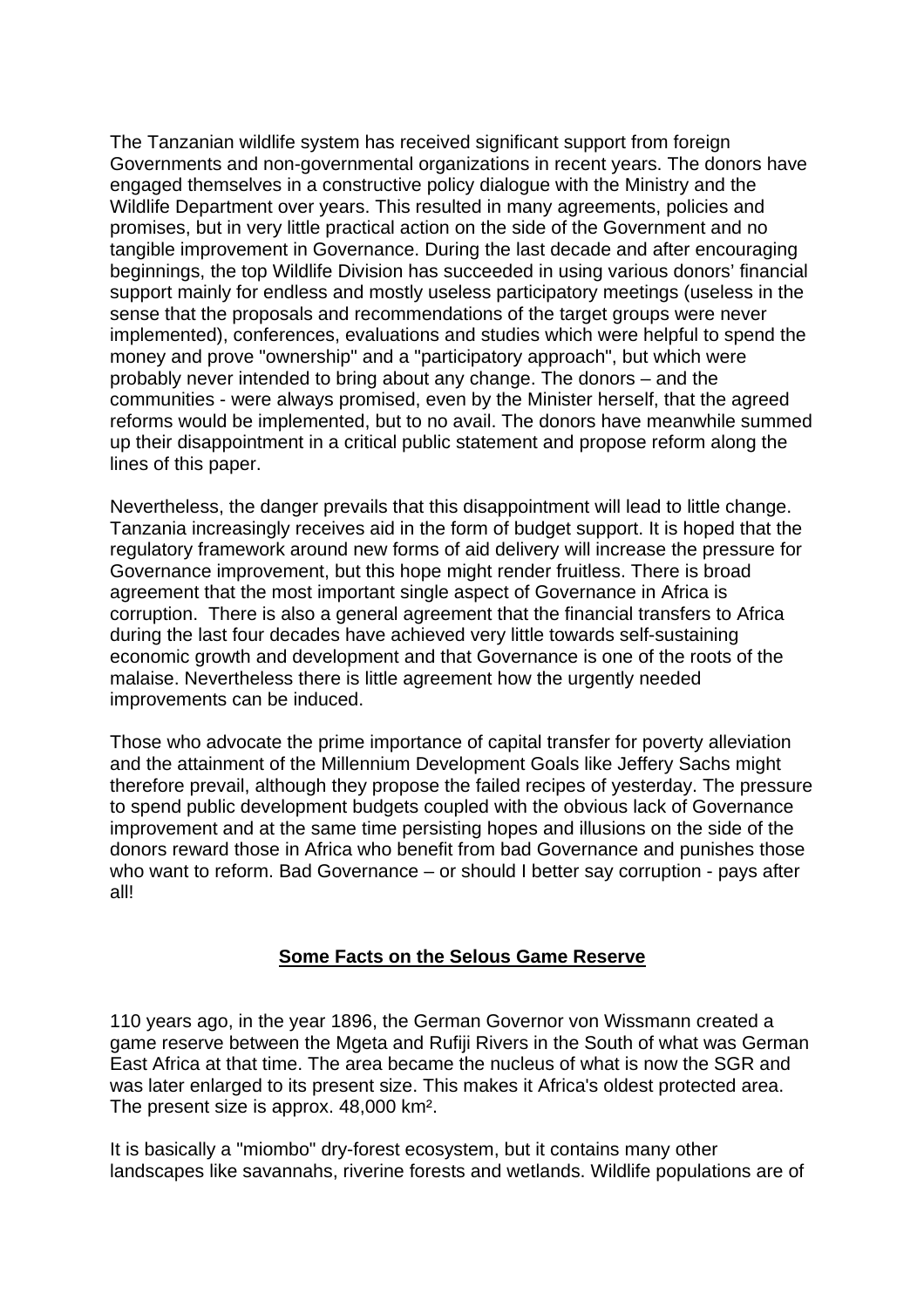major international significance, e.g. elephant, lion, leopard, wild dog, crocodile, hippo, Roosevelt sable, Nyasa wildebeest and many others.

The ecosystem extends beyond the borders of the reserve. Presently communities south of the reserve have started to create their own wildlife protected areas. Thus a kind of ecological corridor will be created between the Selous and the Niassa Game Reserve in Mozambique. An ecosystem of approx. 110,000 km² could thus come eventually under coordinated conservation management.

The main problems in the Selous remain poaching, an insecure financial basis and insufficient community involvement in the management of the buffer-zones.



## Selous as Part of the Protected Areas' System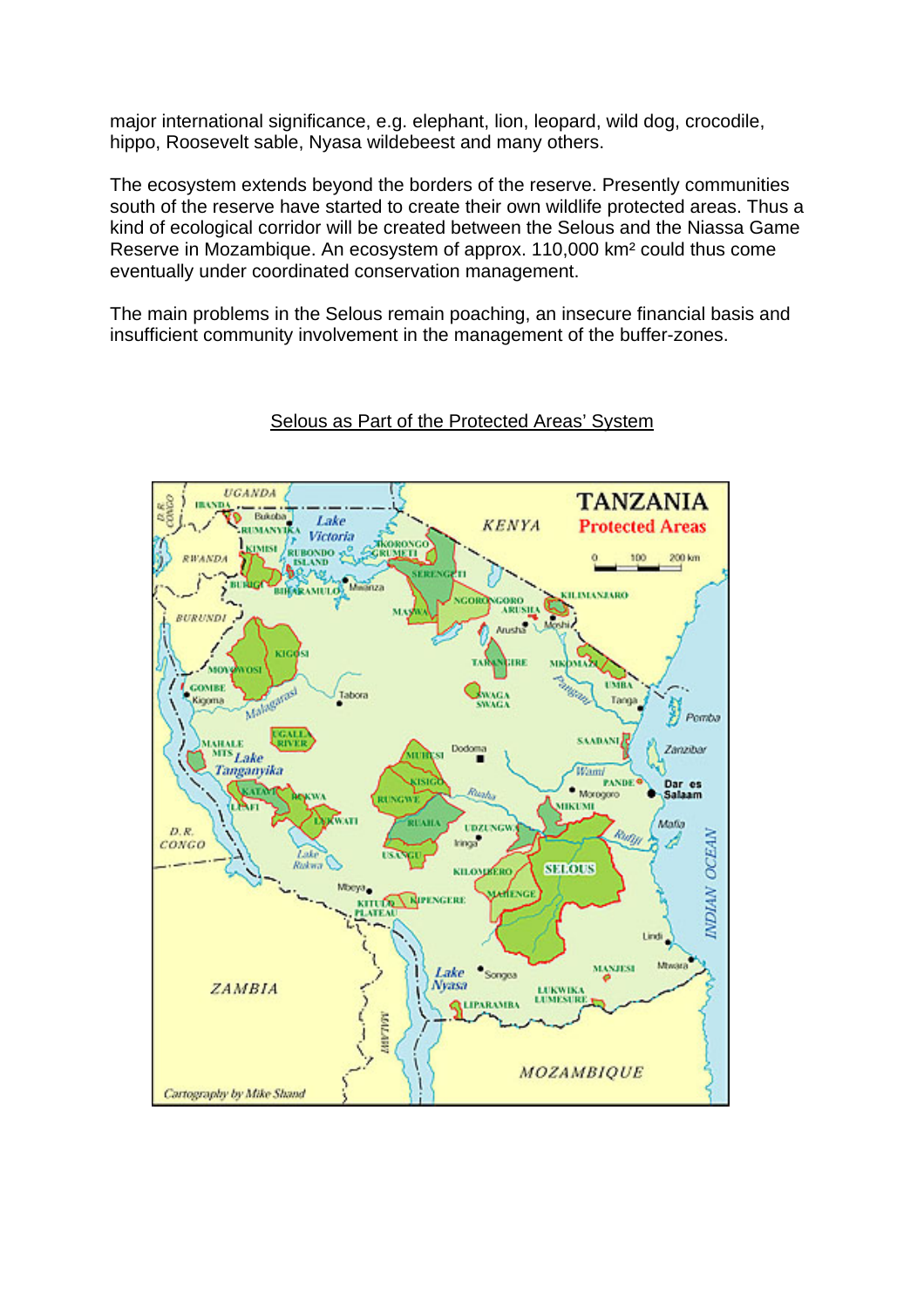## **Start of SCP in 1987: Selous in Crisis**

In the aftermath of a failed experiment of "African Socialism" the wildlife sector in Tanzania deteriorated as shown by high poaching and drastically declining wildlife numbers. The Selous elephant declined from approx. 110,000 in the early seventies to around 55,000 in 1986 and to less than 30,000 in 1989. The rhino was poached during the same period from over 3,000 to less than a hundred.

The management system of the reserve had more or less broken down. There were two Landrovers operational and the annual budget amounted to approx. 3 US\$ per km² in 1987.

Governance was at the core of the problems. More than half of the poaching originated from the official wildlife staff, and it was often done on orders of superiors, higher authorities and politicians. With very few exceptions nobody responsible was ever taken to court.

## **Why SCP?**

The Tanzanian Government finally decided to take action in order to stop complete destruction of a World Heritage Site. A request was made to the Federal Republic of Germany under development cooperation after other donors had expressed no interest in the Selous.

The reasons for Germany to get involved in this new sector:

- bio-diversity became a new development objective in a process which later led to the Rio-Conference.
- wildlife was recognized as a natural resource which allows sustainable use for poverty alleviation.
- the role of communities in nature conservation was increasingly stressed.

## **Some Characteristics of SCP**

The SCP from the very beginning followed a "hands-on" approach. It was based on conservation partnerships between the Wildlife Division, the communities in the buffer-zones and the district administrations. The initial donors were GTZ (management, infrastructure and communities), Frankfurt Zoological Society (plane), WWF (rhino and elephant expert) and African Wildlife Foundation (mechanic).

At a later stage the following donors did also contribute: KfW-German Development Bank (roads, boundary demarcation), European Union (rhino), African Development Bank (construction, CBC), Belgium (CBC) and USAID (CBC at Ministry level)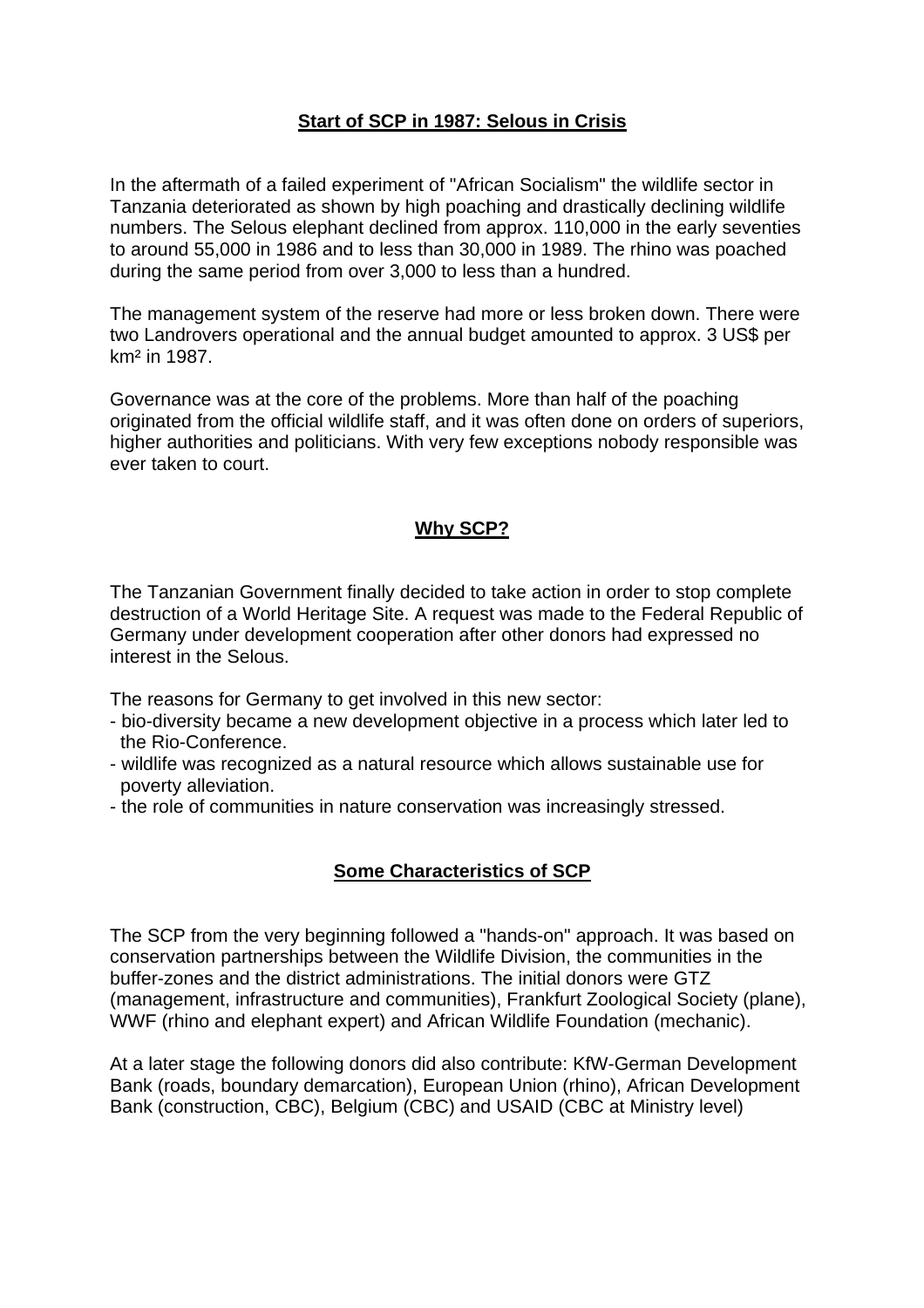## **Activity 1: Rehabilitation of the Reserve**

The main activities were:

- anti-poaching
- training and equipment of scouts
- payment increases and new structures, incentives, discipline

- infrastructure: roads (from 1,700 km to 15,000 km), airstrips, communication, transport, housing, 2,000 km boundary demarcation

- management planning, organization, development of professionalism

## **Activity 2: Creating Financial Sustainability**

Two options are open for the managers of protected areas:

- 1) Attain financial self sufficiency in order to maintain minimum core functions (doing the necessary with available public funding and own money) or
- 2) Secure permanent external finance in order to afford comprehensive management (doing more than what is necessary for survival and donor funds closing the finance gap)

SCP opted for 1). It was calculated that tourism (hunting and photographic) could generate sufficient revenue for management and allowing at the same time payments to central Government and districts.

After difficult negotiations a retention scheme of 50 % was agreed with the Treasury by which the reserve was allowed to retain at least half of all its income for management starting in 1994. In addition the Government paid basic salaries. The management of the hunting industry (90 % of reserve income) incl. quota setting and block allocation remained, however, with the Ministry (Wildlife Division) and did not allow the Selous administration much influence.

| Year | <b>Number of</b><br><b>Tourists</b> | <b>Number of</b><br><b>Hunters</b> | <b>Tourist</b><br><b>Revenue</b><br><b>'000 US\$</b> | <b>Hunting</b><br><b>Revenue</b><br><b>'000 US\$</b> | <b>Hunting</b><br><b>Retention</b><br><b>'000 US\$</b> | <b>Total Income</b><br>remaining in<br><b>SGR</b><br><b>'000 US\$</b> |
|------|-------------------------------------|------------------------------------|------------------------------------------------------|------------------------------------------------------|--------------------------------------------------------|-----------------------------------------------------------------------|
| 1991 | 1,150                               | 115                                | 22                                                   | 1,245                                                |                                                        | 22                                                                    |
| 1992 | 1,784                               | 163                                | 40                                                   | 1,655                                                |                                                        | 40                                                                    |
| 1993 | 2,135                               | 198                                | 53                                                   | 1,831                                                |                                                        | 53                                                                    |
| 1994 | 2,415                               | 174                                | 100                                                  | 1,656                                                | 828                                                    | 928                                                                   |
| 1995 | 3,473                               | 168                                | 160                                                  | 1,706                                                | 853                                                    | 1,013                                                                 |
| 1996 | 4,661                               | 325                                | 209                                                  | 2,674                                                | 1,337                                                  | 1,546                                                                 |
| 1997 | 5,455                               | 346                                | 249                                                  | 2,909                                                | 1,454                                                  | 1,703                                                                 |
| 1998 | 4,596                               | 436                                | 285                                                  | 3,541                                                | 1,770                                                  | 2,055                                                                 |
| 1999 | 5,501                               | 343                                | 303                                                  | 2,718                                                | 1,359                                                  | 1,662                                                                 |
| 2000 | 5,267                               | 431                                | 320                                                  | 3,245                                                | 1,623                                                  | 1,943                                                                 |
| 2001 | 4,802                               | 482                                | 299                                                  | 3,621                                                | 1,811                                                  | 2,110                                                                 |
| 2003 | 6,000                               | 600                                | 380                                                  | 5,200                                                | 2,600                                                  | 2,800                                                                 |

Revenue collection from tourism, retention income Selous GR (*Source: SGR statistics)*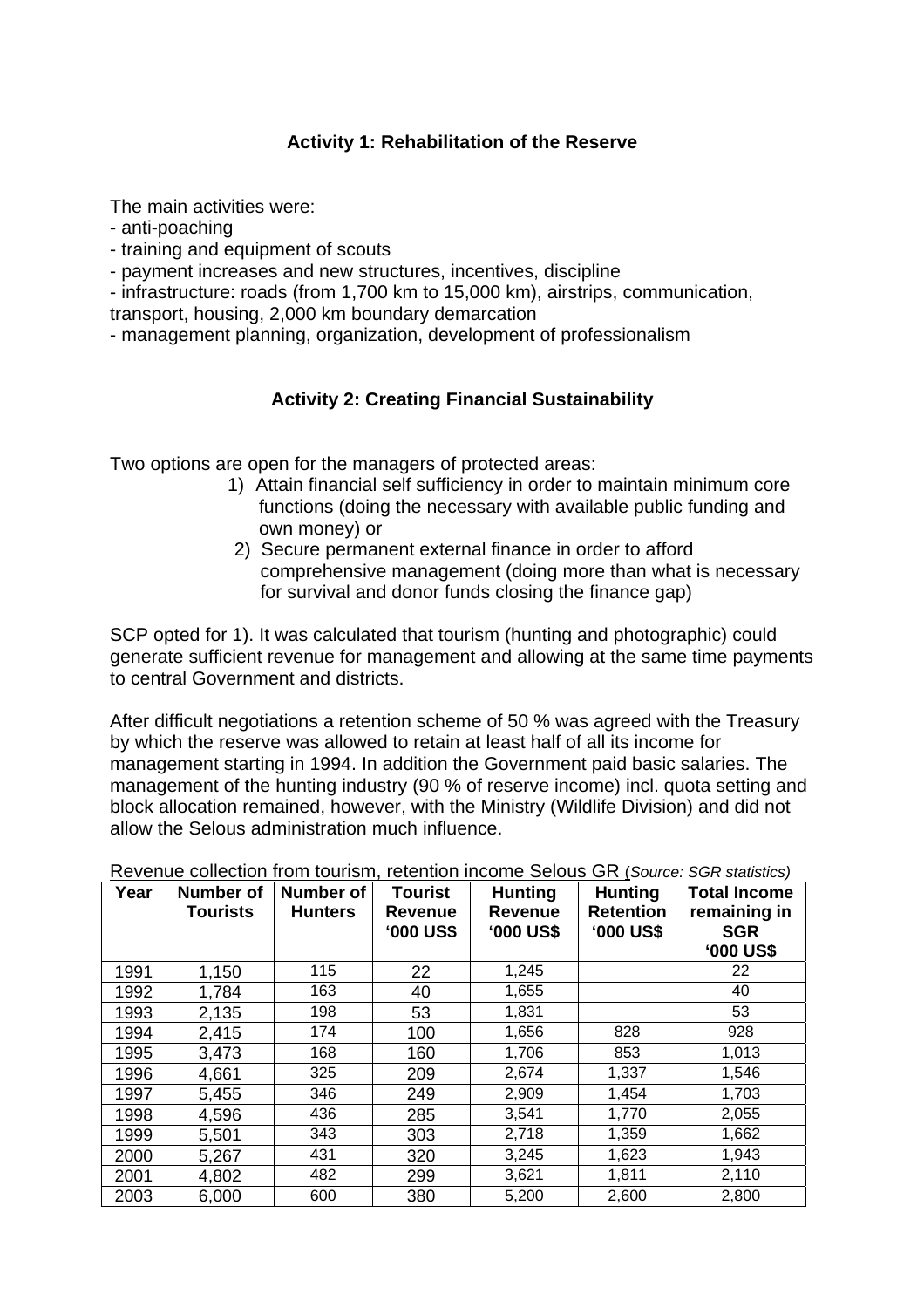## **Activity 3: Involving the Communities**

The Tanzanian Government had always followed the "fines and fences" or "fortress" approach, as this was the "state of the art". Wildlife was to be protected by the state and local people had no right to utilize it unless they bought a hunting licence. At the same time, however, the Government had never the capacity to protect the resource and often it also did not have the political will to do so. At most times the official law enforcement agencies were the main violators.

At the beginning of the SCP in 1987 the only community involvement in wildlife management was poaching. Community management of forests and wildlife has a long and successful tradition in many parts of the world including Germany, and SCP included from the very beginning "Community Based Natural Resources Management" into its concept. The objective was to share power and benefits with the communities, let them have a word in the management of natural resources on their own land and use the material benefits as an incentive for the long term conservation of the resource. Sustainable use of wildlife was regarded as one of the few options left to maintain wildlife outside the protected areas. It is widely accepted today that this paradigm shift represents the new conservation thinking.

In the case of the Selous the concept was not in the form of "community outreach" programmes, where communities are given benefits like social services. Instead they were to become the managers of the resource on their own land. Management and wildlife use inside the Selous was to remain with the Wildlife Division and not to be shared.

# The SCP-concept was summed up as follows: From **Conservation against the People**  via **Conservation for the People**  to **Conservation by the People**

In a speech on development and conservation the then President Ali Hassan Mwinyi propagated this concept as the new Tanzanian policy. It was then applied and implemented in a pragmatic process of trial and error and with involvement of the communities.

Around the Selous a good number of villages received user rights on a pilot basis and their chosen representatives (village game scouts) were at the same time recognized as Authorized Officers to protect the wildlife against illegal uses in their provisional "Wildlife Management Areas" (WMA). The following map shows the five areas in the Selous buffer-zone where such WMA were created by village initiatives with limited outside support. South of these areas a wildlife corridor on the basis of WMA is being established by the villages and with some outside assistance under GEF/UNDP. It will create biodiversity connectivity between the Selous and the Niassa Game Reserve in Mozambique.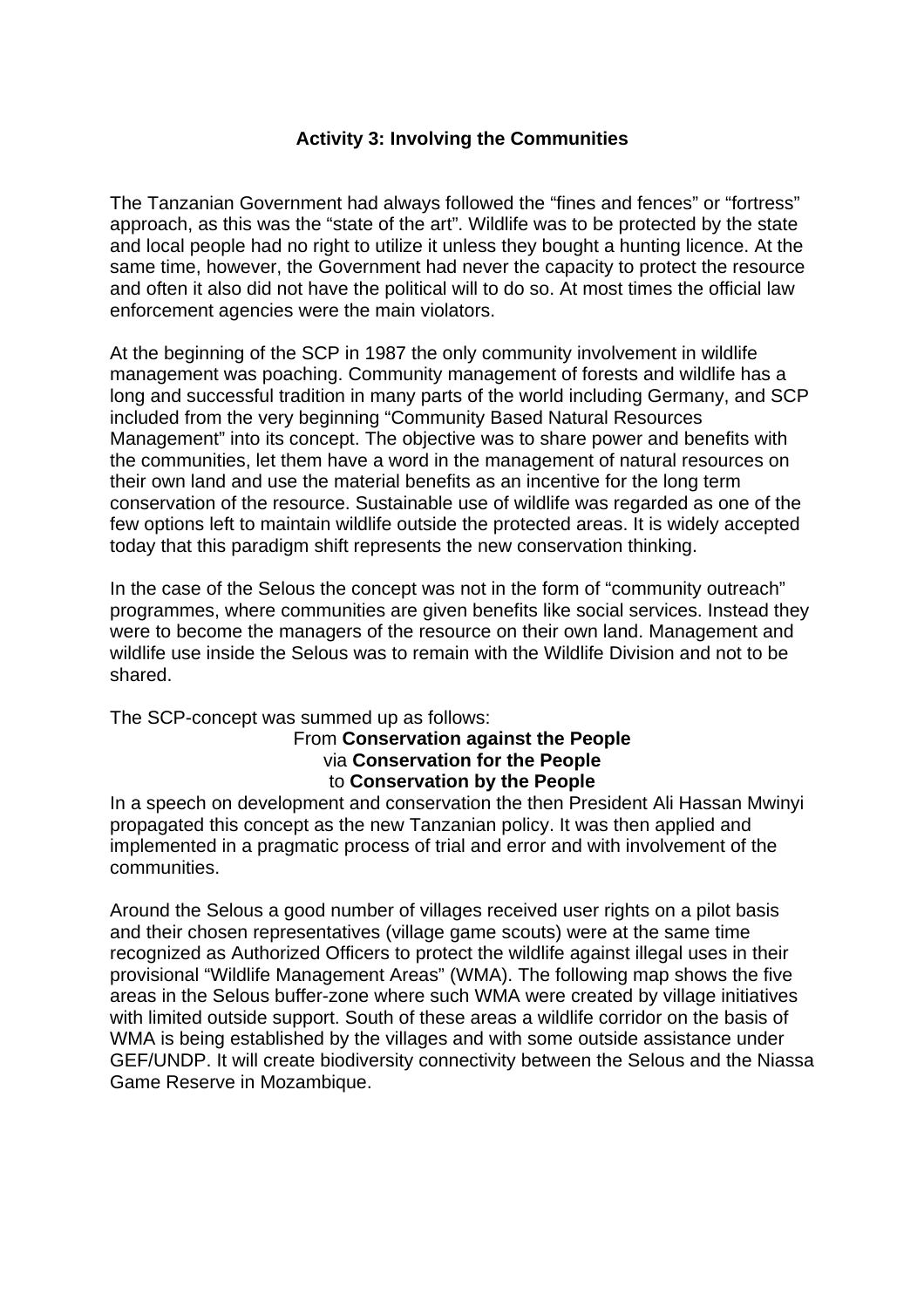#### Map of the SGR and Village Wildlife Management Areas



### **Government Made CBC a Cornerstone of Policy**

The Tanzanian Government further developed the concept and made it a national programme under the name "Community based Conservation" (CBC). It became a major pillar of the Wildlife Policy of 1998. It saw countrywide application in 16 pilot areas. In order to facilitate the programme CBC Guidelines were developed in a countrywide process of popular participation between 1999 and 2003. Thereafter a revised and modernized draft of a new Wildlife Act was prepared, which also contained the CBC concept. This draft is still with Parliamentary Committees.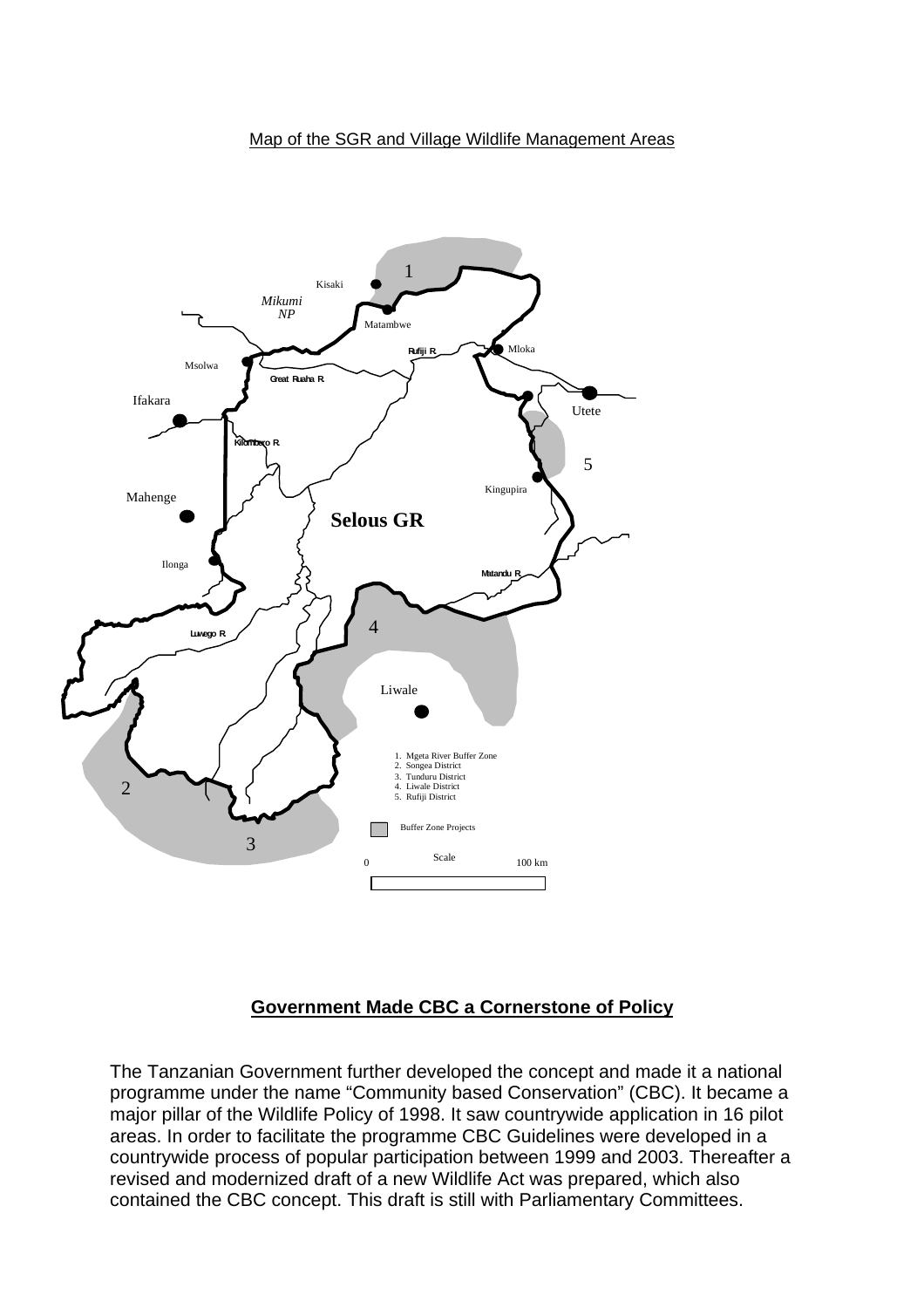## **Some Results at the End of SCP (2003)**

The SCP as a joint Tanzanian-German initiative came to a planned end in December 2003. Some major results can be summed up as follows:

## CBC:

- from 15 (1990) to 51 villages; more would join, if they were allowed
- 8,600 km² under village management
- 300 village game scouts on duty
- functioning self-administration at village level
- a wildlife corridor to Mozambique in the making

### Game Reserve:

- tourism turnover significantly increased, mainly sustainable
- Selous income around 5.6 m. US\$ out of which 2.8 m. were channelled back into the reserve as "retention"; additionally salaries were paid from the budget
- expenditure per km² was 65 US\$ (up from 2 US\$)
- reserve finance is sustainable, if retention scheme stays and if it remains well administered
- scout force declining and too small (1 scout/160 km²)
- management plan/system in place
- infrastructure developed and satisfactory, maintenance good
- performance of sector management and game scout force satisfactory, but in danger of declining

### Biodiversity:

- elephant poaching from  $> 3,000$ /year in the 1980s to  $< 50$  in 2002/3
- elephant numbers: > 60,000
- rhinos breed, numbers remain very low and vulnerable
- other wildlife populations at natural levels, mainly on the high side; natural fluctuations; protection in buffer-zones greatly increased
- other natural resources (forests and rivers) fully protected inside the reserve (only)
- fish: illegal use going on, but mainly sustainable
- biodiversity in general reconstituted and maintained

## **Reality Check**

- Governance issues remain the problem No. 1
- communities, donors and many observers agree: all CBC implementation has been delayed by administrative procedures (perhaps it has even been stalled?)
- in order to block the progressing empowerment of communities the Director even prohibited the distribution of the Swahili printed version of the official Tanzania Government "Wildlife Policy"
- all WMA secondary legislation too complicated in order to delay/avoid implementation
- first villages only registered as WMA in 2006
- privileges granted to villages withdrawn after 2000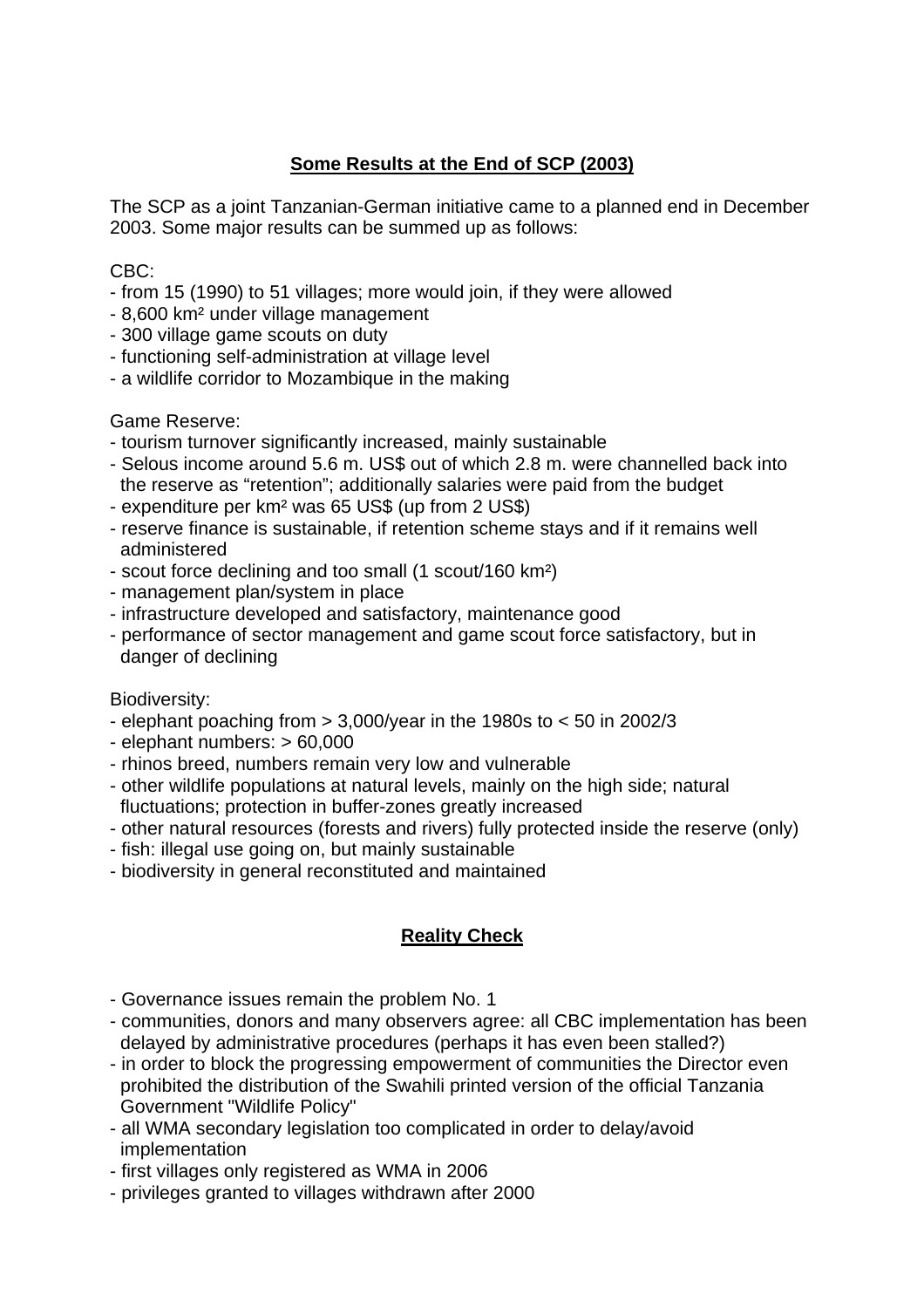- WMA leased as hunting blocks without agreement/against the will of villages and districts
- hunting industry grossly mismanaged (see Baldus/Cauldwell 2004)
- overhunting in certain areas and for certain species
- many main actors of the private hunting industry actively involved in mismanagement
- Hunting Policy of 1995 signed, but never implemented
- upon request of the Director of Wildlife the administration of the hunting industry was analyzed, reorganized and computerized with assistance of a donor between 1996 and 1998; the necessary hard- and software was put in place; Ministry recognized results as in line with terms of reference, but never applied the system and continued instead with the non-transparent procedures which allow many abuses to happen and go undetected
- widespread corruption in the administration of wildlife use
- village forests depleted before new community based forest act becomes operational

## **Conclusion of Donors**

Development Partners Group: "Unfortunately the wildlife industry is characterised by an inefficient system of allocating hunting concessions and problems with quota management, poor rates of recovery of revenue, and only limited participation of communities in the direction of management of the hunting sector … and there is strong resistance to reform of the sector by those who profit from the current situation."

It is proposed: "Effective market-based competition for hunting concessions should be introduced, as suggested in 1993, with appropriate qualification criteria for outfitters to meet before bidding and size limits for trophy species must be strictly adhered to and monitoring should be rigorous;

Hunting must not be allowed to deplete wildlife resources and so an improved data-set on resource status and hunting activity needs to be available. There is a need therefore for an improved monitoring system to be designed and implemented with adequate data management facilities; and,

The Ministry of Finance (and TRA) should be supported in undertaking a review of the hunting sector including taxation-rates and procedures, and a review of the financial status and management of the Wildlife Division. Transparent accounting systems and computerisation must be introduced."

## **Benchmarking CBC**

The following criteria are crucial for successful Community Based Natural Resource Management. The table tries to give a rough summary of how the major stakeholders, namely the communities and the top Wildlife Division, have internalized them during the last 15 or so years.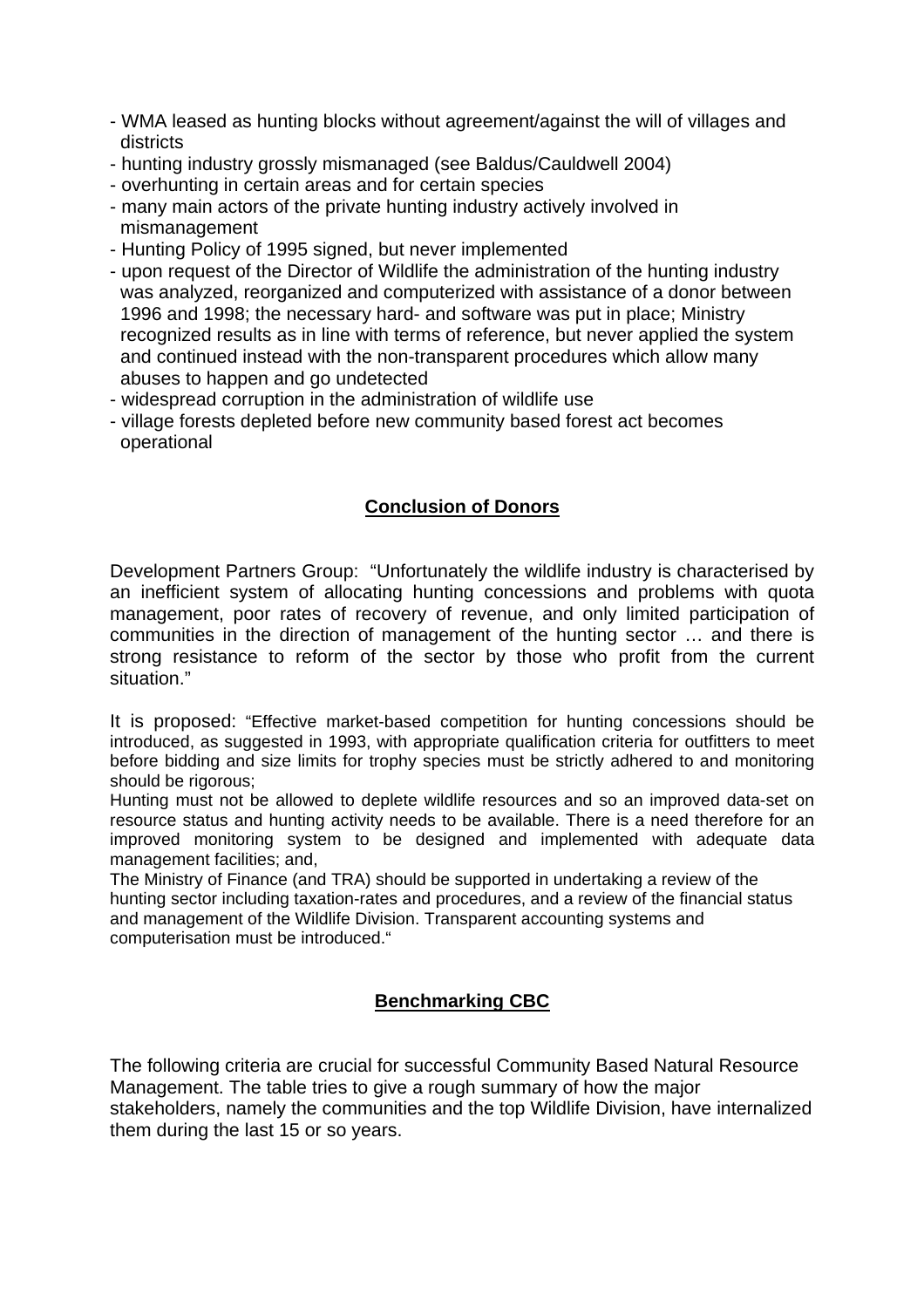| <b>Criteria</b>              | <b>Communities</b> | <b>Wildlife Division</b> |
|------------------------------|--------------------|--------------------------|
| Ownership                    | yes                | no                       |
| <b>Commitment for Reform</b> | yes                | mixed                    |
| Capacity to Change           | yes                | no                       |
| Accountability               | yes, but deficits  | no                       |
| Empowerment                  | yes                | no                       |

Handing over more ownership of wildlife from the Government to the communities would result in the sharing of power and money. As very little has been achieved after a process of nearly 20 years the conclusion is obvious that the Wildlife Division does not intend to share.

Nevertheless, the empowerment of communities is well advanced. It will be difficult in the long run to withhold the reforms of the wildlife sector, as they have been promised by high Government authorities too often and as they are part of the official Poverty Reduction Strategy despite the blockade efforts by the wildlife administration.

## **Outlook 2006**

- WMA and CBNRM unknown future
- lodge sites approved in violation of Selous management plan
- financial base weakening
- retention scheme in danger (all figures Selous statistics):

| 2003/4: |     | 2.8 m. US\$ |   |
|---------|-----|-------------|---|
| 2004/5: | 1.  |             | " |
| 2005/6  | 1.8 |             | " |

- poaching: strong upward trend
- hunting: reform rejected again by Director of Wildlife after elections
- Government has granted mineral prospecting licenses for Selous despite international agreement that there must be no mining in World Heritage Sites
- Kidunda Dam project at north-eastern corner of reserve goes ahead despite negative technical and environmental studies and expert agreement that project is not feasible: will lead to major ecological damage in northern (tourist) sector of Selous and to destruction of neighbouring WMA.

### **Bibliography:**

Baldus R.D. and Cauldwell A. (2004) Tourist Hunting and its Role in Development of Wildlife Management Areas in Tanzania (incl. Selous Hunting Database). GTZ. Dar es Salaam.

Baldus, R.D., Kaggi, D.Th. and Ngoti, P.M. (2004) Community based Conservation (CBC): Where are We Now? Where are We Going? Kakakuona 35.